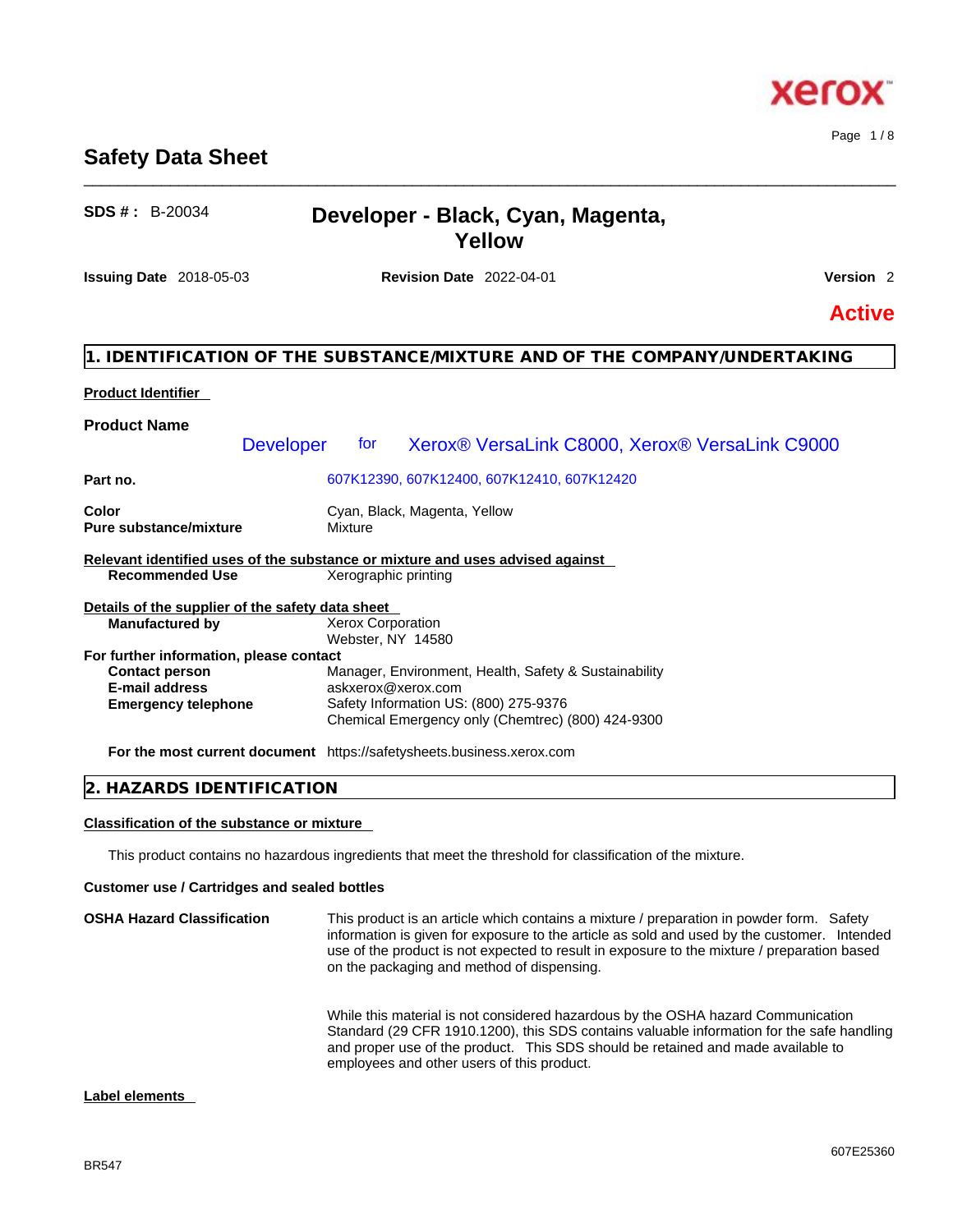

### \_\_\_\_\_\_\_\_\_\_\_\_\_\_\_\_\_\_\_\_\_\_\_\_\_\_\_\_\_\_\_\_\_\_\_\_\_\_\_\_\_\_\_\_\_\_\_\_\_\_\_\_\_\_\_\_\_\_\_\_\_\_\_\_\_\_\_\_\_\_\_\_\_\_\_\_\_\_\_\_\_\_\_\_\_\_\_\_\_\_\_\_\_\_ **SDS # :** B-20034 **Developer - Black, Cyan, Magenta, Yellow** Page 2 / 8

Signal Word **None Hazard Statements** None required **Precautionary Statements** None required

#### **Other hazards**

No hazard expected under normal conditions of use

**3. COMPOSITION/INFORMATION ON INGREDIENTS** 

#### **Mixtures**

| <b>Chemical Name</b> | <b>CAS No.</b> | Weight % | <b>Classification (Reg.</b><br>1272/2008) | <b>Hazard Statements</b> |
|----------------------|----------------|----------|-------------------------------------------|--------------------------|
| Ceramic materials    | Proprietary    | < 95     | --                                        | $\overline{\phantom{m}}$ |
| Resin                | Proprietary    | <3       | --                                        | --                       |
| Wax                  | 8002-74-2      |          | --                                        | --                       |
| Carbon Black         | 1333-86-4      |          | $- -$                                     | --                       |
| Cyan Pigment         | 147-14-8       |          | $- -$                                     | $- -$                    |
| Yellow pigment       | Proprietary    |          | $- -$                                     | $\overline{\phantom{m}}$ |
| Magenta pigment      | Proprietary    |          | --                                        | $- -$                    |
| Titanium dioxide     | 13463-67-7     |          | Carc (Inhal) 2                            | H <sub>351</sub>         |

"--" indicates no classification or hazard statements apply.

Full text of H- statements: see section 16

| $\sim$ $\sim$ $\sim$<br>IЛ<br>∽<br>the contract of the contract of the contract of the contract of the contract of the contract of the contract of |  |  |
|----------------------------------------------------------------------------------------------------------------------------------------------------|--|--|
|                                                                                                                                                    |  |  |

| Description of first-aid measures                           |                                                                                               |
|-------------------------------------------------------------|-----------------------------------------------------------------------------------------------|
| <b>General advice</b>                                       | For external use only. When symptoms persist or in all cases of doubt seek medical advice.    |
|                                                             | Show this material safety data sheet to the doctor in attendance.                             |
| Eye contact                                                 | Immediately flush with plenty of water. After initial flushing, remove any contact lenses and |
|                                                             | continue flushing for at least 15 minutes                                                     |
| <b>Skin contact</b>                                         | Wash skin with soap and water                                                                 |
| <b>Inhalation</b>                                           | Move to fresh air                                                                             |
| Ingestion                                                   | Rinse mouth with water and afterwards drink plenty of water or milk                           |
|                                                             |                                                                                               |
| Most important symptoms and effects, both acute and delayed |                                                                                               |
| <b>Acute toxicity</b>                                       |                                                                                               |
| <b>Eyes</b>                                                 | No known effect                                                                               |
| <b>Skin</b>                                                 | No known effect                                                                               |
| <b>Inhalation</b>                                           | No known effect                                                                               |
| Ingestion                                                   | No known effect                                                                               |
| <b>Chronic toxicity</b>                                     | No known effects under normal use conditions                                                  |
| <b>Main symptoms</b>                                        | Overexposure may cause:                                                                       |
|                                                             | mild respiratory irritation similar to nuisance dust.                                         |
| <b>Aggravated Medical Conditions</b>                        | None under normal use conditions                                                              |
|                                                             |                                                                                               |
|                                                             | Indication of immediate medical attention and special treatment needed                        |
| <b>Protection of first-aiders</b>                           | No special protective equipment required                                                      |
| Notes to physician                                          | Treat symptomatically                                                                         |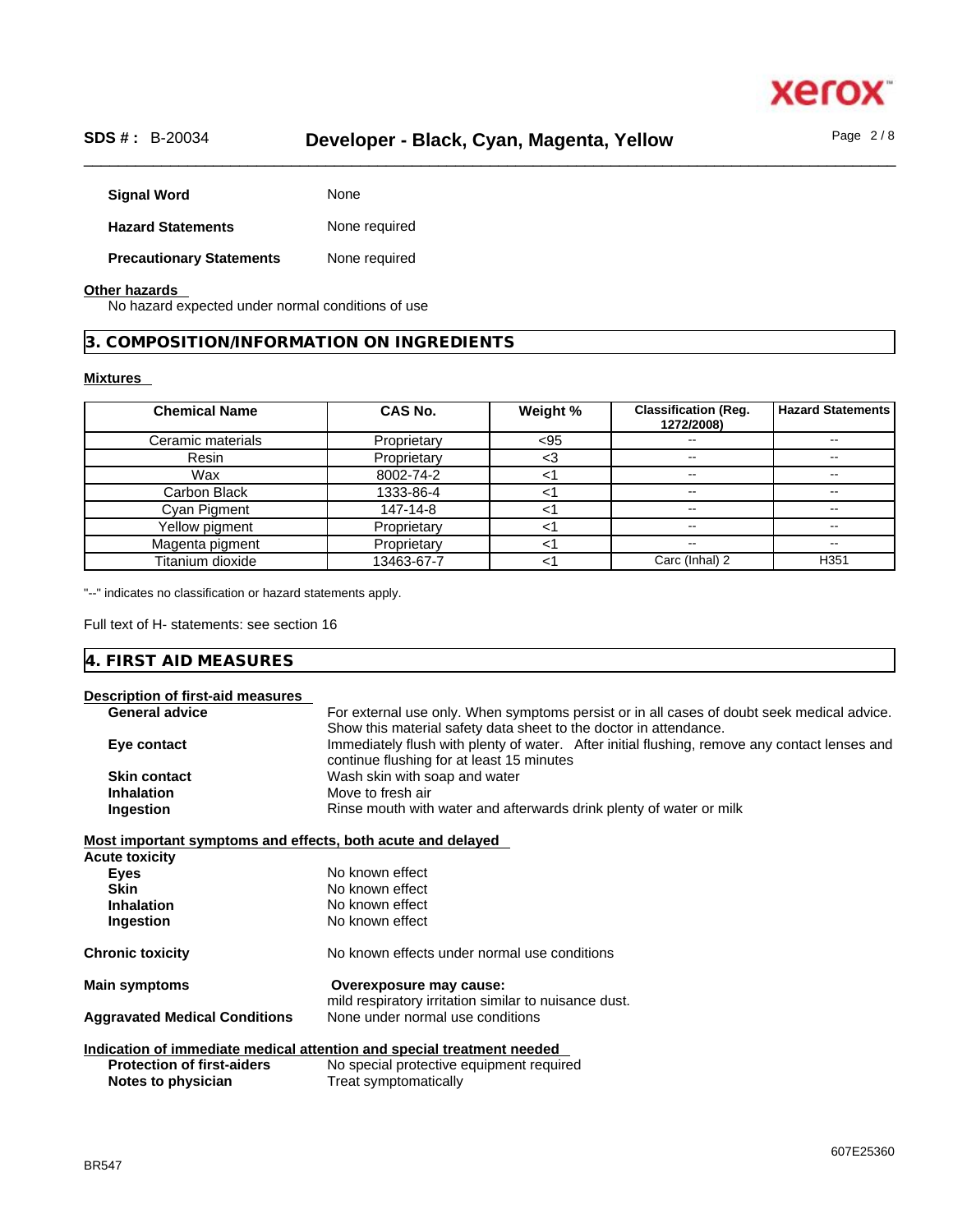#### **5. FIRE-FIGHTING MEASURES**

#### **Extinguishing media**

**Suitable extinguishing media** Use water spray or fog; do not use straight streams, Foam **Unsuitable extinguishing media** Do not use a solid water stream as it may scatterand spread fire

#### **Special hazards arising from the substance or mixture**

Fine dust dispersed in air, in sufficient concentrations, and in the presence of an ignition source is a potential dust explosion hazard

#### **Hazardous combustion products**

Hazardous decomposition products due to incomplete combustion, Carbon oxides, Nitrogen oxides (NOx)

#### **Advice for fire-fighters**

In the event of fire and/or explosion do not breathe fumes. Wear fire/flame resistant/retardant clothing. Use self-contained pressure-demand breathing apparatus if needed to prevent exposure to smoke or airborne toxins. Wear self-contained breathing apparatus and protective suit

#### **Other information**

| <b>Flammability</b> | Not flammable. Will not readily ignite. |
|---------------------|-----------------------------------------|
| Flash point         | Not applicable                          |

#### **6. ACCIDENTAL RELEASE MEASURES**

#### **Personal precautions, protective equipment and emergency procedures**

Avoid breathing dust

#### **Environmental precautions**

Although toner is not an aquatic toxin, microplastics may be a physical hazard to aquatic life and should not be allowed to enter drains, sewers, or waterways

#### **Methods and material for containment and cleaning up**

| <b>Methods for containment</b> | Prevent dust cloud                                                                 |
|--------------------------------|------------------------------------------------------------------------------------|
| Methods for cleaning up        | Use an electrically protected vacuum cleaner to remove excess, then wash with COLD |
|                                | water. Hot water fuses the toner, making it difficult to remove                    |

#### **Reference to other sections**

See section 12 for additional ecological information See Section 13 for additional information

#### **7. HANDLING AND STORAGE**

#### **Precautions for safe handling**

| Advice on safe handling | Handle in accordance with good industrial hygiene and safety practice, Avoid dust<br>accumulation in enclosed space, Prevent dust cloud |
|-------------------------|-----------------------------------------------------------------------------------------------------------------------------------------|
| <b>Hygiene measures</b> | None under normal use conditions                                                                                                        |

#### **Conditions for safe storage, including any incompatibilities**

#### **Technical measures and storage conditions**

Keep container tightly closed in a dry and well-ventilated place, Store at room temperature

**Incompatible products** None

#### **Specific end uses**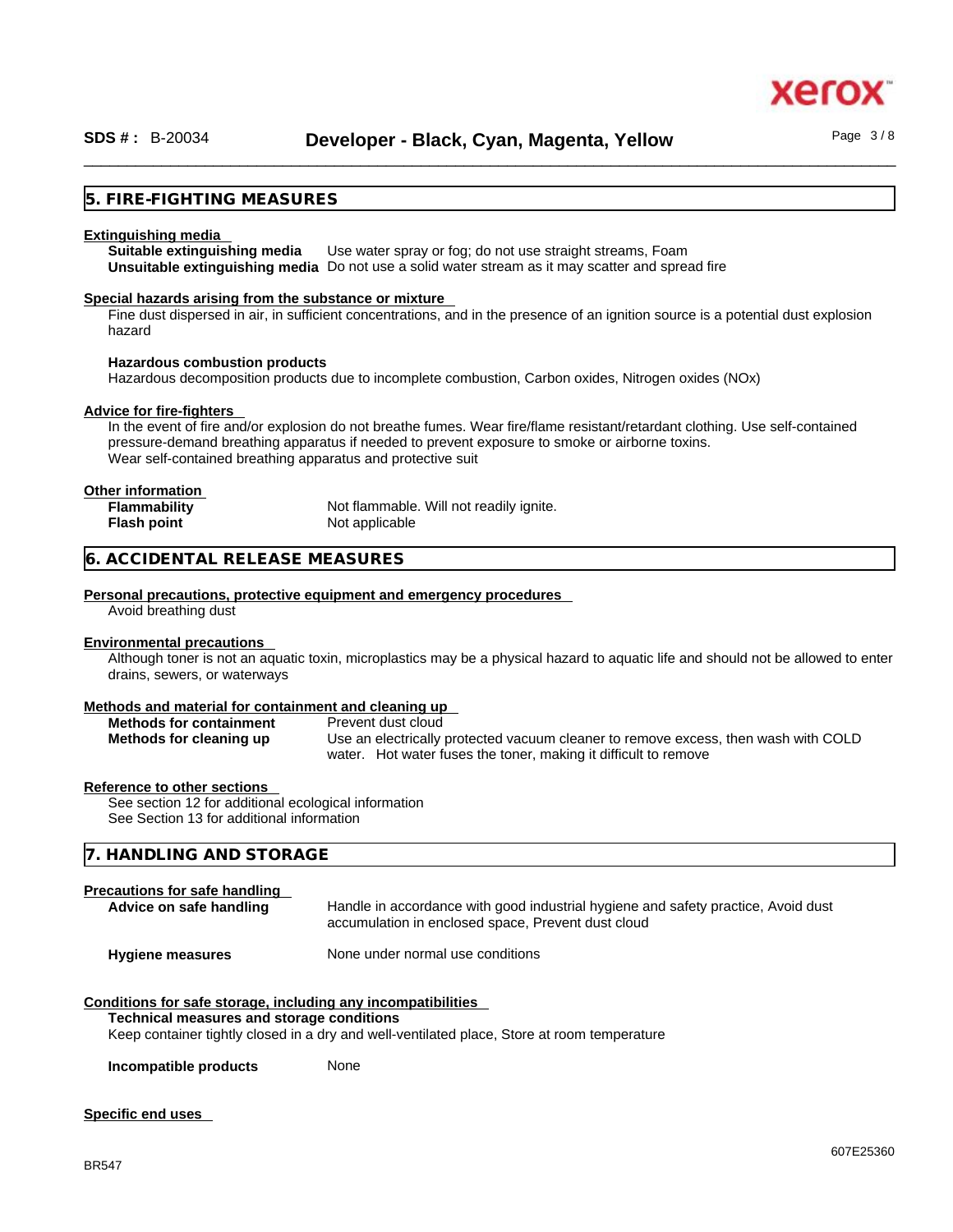xerc

#### Xerographic printing

#### **8. EXPOSURE CONTROLS/PERSONAL PROTECTION**

#### **Control parameters**

# **Exposure Limits**

ACGIH TLV TWA **10 mg/m<sup>3</sup> (inhalable particles) ACGIH TLV TWA** 3 mg/m<sup>3</sup> (respirable dust) **OSHA PEL TWA** 15 mg/m<sup>3</sup> (total dust) **OSHA PEL TWA** 5 mg/m<sup>3</sup> (respirable dust)  $2.5 \text{ mg/m}^3$  (total dust) **Xerox Exposure Limit** 0.4 mg/m<sup>3</sup> (respirable dust)

#### **Component Information**

**Xerox Exposure Limit<br>Xerox Exposure Limit** 

| <b>Chemical Name</b> | <b>ACGIH TLV</b>                                     | <b>OSHA PEL</b>             |
|----------------------|------------------------------------------------------|-----------------------------|
| Ceramic materials    | TWA: 5 mg/m <sup>3</sup> TWA: 0.02 mg/m <sup>3</sup> | Ceiling: $5 \text{ mg/m}^3$ |
|                      | TWA: $0.1 \text{ mg/m}^3$                            |                             |
| Wax                  | TWA: $2 \text{ mg/m}^3$                              |                             |
| Carbon Black         | TWA: $3 \text{ mg/m}^3$                              | TWA: $3.5 \text{ mg/m}^3$   |
| Cyan Pigment         | TWA: 1 $mq/m3$                                       |                             |
| Titanium dioxide     | TWA: $10 \text{ mg/m}^3$                             | TWA: $15 \text{ mg/m}^3$    |

#### **Exposure controls**

**Engineering measures** None under normal use conditions

#### **Individual protection measures, such as personal protective equipment (PPE)**

**Eye/Face protection**<br> **Example 10** No special protective equipment required<br>
No special protective equipment required **Hand protection**<br> **Hand protection**<br> **Skin and body protection**<br>
No special protective equipment required **Skin and body protection**<br>
No special protective equipment required<br>
No special protective equipment required. **Respiratory protection** No special protective equipment required. **Thermal hazards** None under normal processing

#### **Environmental Exposure Controls Environmental Exposure**

Keep out of drains, sewers, ditches and waterways

#### **Controls**

#### **9. PHYSICAL AND CHEMICAL PROPERTIES**

#### **Information on basic physical and chemical properties**

| Appearance<br><b>Physical state</b><br>Color                              | Powder<br>Solid<br>Cyan, Black, Magenta, Yellow |                                                                             | Odor<br><b>Odor threshold</b><br>рH | Faint<br>Not applicable<br>Not applicable |  |
|---------------------------------------------------------------------------|-------------------------------------------------|-----------------------------------------------------------------------------|-------------------------------------|-------------------------------------------|--|
| <b>Flash point</b>                                                        |                                                 | Not applicable                                                              |                                     |                                           |  |
| <b>Melting / Freezing Point</b><br>Boiling point/range<br>Softening point |                                                 | Not applicable<br>Not applicable<br>49 - 60 °C                              | 120 - 140 $\degree$ F               |                                           |  |
| <b>Evaporation rate</b><br><b>Flammability</b>                            | <b>Flammability Limits in Air</b>               | Not applicable<br>Not flammable. Will not readily ignite.<br>Not applicable |                                     |                                           |  |
| Vapor pressure<br>Vapor density<br><b>Specific gravity</b>                |                                                 | Not applicable<br>Not applicable<br>~1.5                                    |                                     |                                           |  |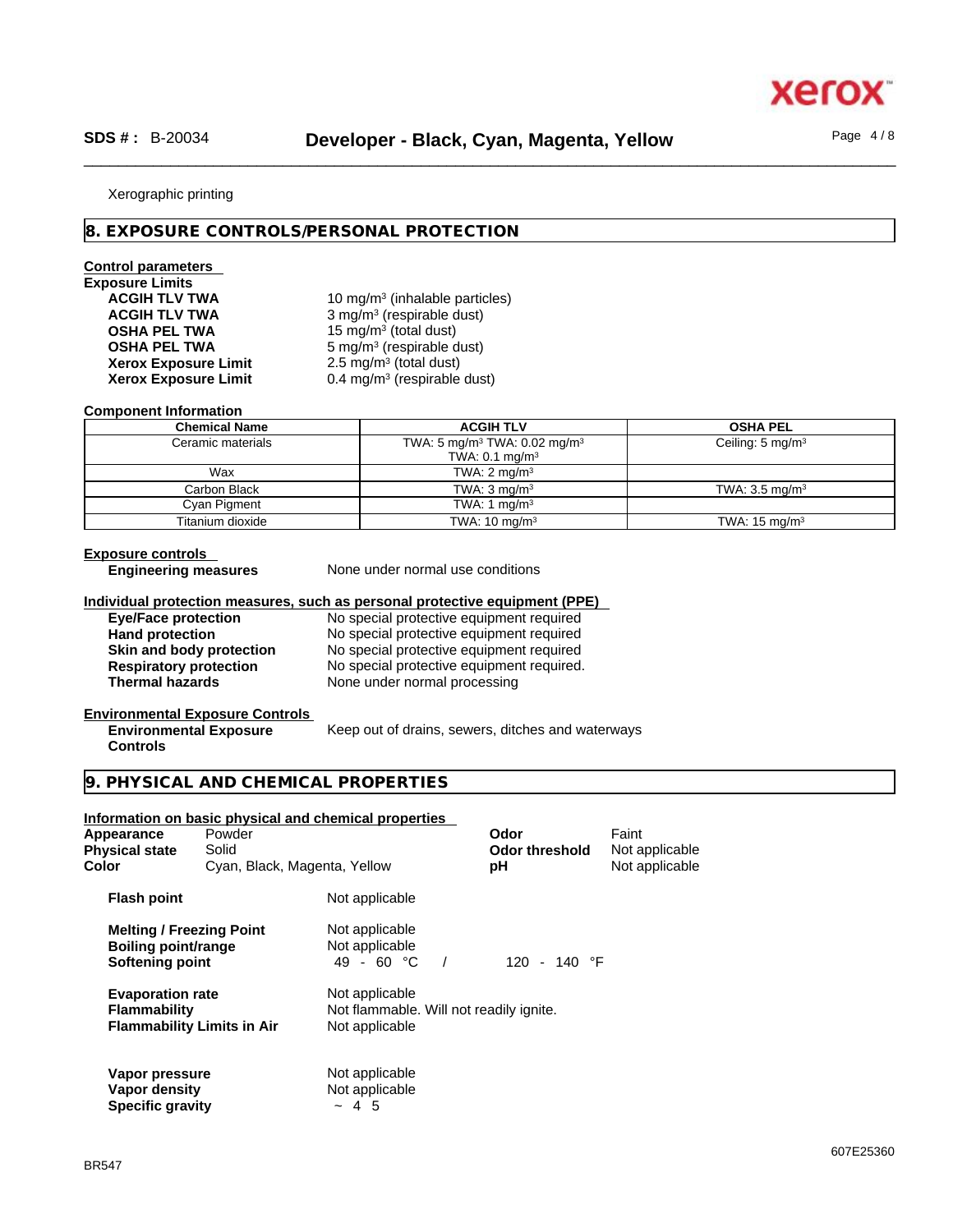

#### \_\_\_\_\_\_\_\_\_\_\_\_\_\_\_\_\_\_\_\_\_\_\_\_\_\_\_\_\_\_\_\_\_\_\_\_\_\_\_\_\_\_\_\_\_\_\_\_\_\_\_\_\_\_\_\_\_\_\_\_\_\_\_\_\_\_\_\_\_\_\_\_\_\_\_\_\_\_\_\_\_\_\_\_\_\_\_\_\_\_\_\_\_\_ **SDS # :** B-20034 **Developer - Black, Cyan, Magenta, Yellow** Page 5 / 8

**Water solubility** Negligible **Partition coefficient** Not applicable **Autoignition temperature** Not applicable<br>**Decomposition temperature** Not determined **Decomposition temperature Viscosity Not applicable Explosive properties** Fine dust dispersed in air, in sufficient concentrations, and in the presence of an ignition source is a potential dust explosion hazard **Oxidizing properties** Not applicable

#### **Other information**

None

#### **10. STABILITY AND REACTIVITY**

#### **Reactivity**

No dangerous reaction known under conditions of normal use

#### **Chemical stability**

Stable under normal conditions.

#### **Possibility of hazardous reactions**

| <b>Hazardous reactions</b> | None under normal processing            |
|----------------------------|-----------------------------------------|
| Hazardous polymerization   | Hazardous polymerization does not occur |

#### **Conditions to avoid**

Prevent dust cloud. Fine dust dispersed in air, in sufficient concentrations, and in the presence of an ignition source is a potential dust explosion hazard.

#### **Incompatible Materials**

None

#### **Hazardous decomposition products**

None under normal use

#### **11. TOXICOLOGICAL INFORMATION**

*The toxicity data noted below is based on the test results of similar reprographic materials.* 

#### **Information on toxicological effects**

**Acute toxicity Product Information Irritation** No skin irritation, No eye irritation **Oral LD50** > 5 g/kg (rat) **Dermal LD50**  $\rightarrow$  5 g/kg (rabbit)<br> **LC50 Inhalation**  $\rightarrow$  5 mg/L (rat. 4 h **LC50 Inhalation** > 5 mg/L (rat, 4 hr)

#### **Component Information**

| <b>Chemical Name</b> | <b>LC50</b> Inhalation | Dermal LD50         | Oral LD50         |
|----------------------|------------------------|---------------------|-------------------|
| Wax                  |                        | 3600 mg/kg (Rabbit) | 5000 mg/kg (Rat)  |
| Carbon Black         |                        | 3 g/kg (Rabbit)     | 15400 mg/kg (Rat) |
| Cyan Pigment         |                        |                     | 10000 mg/kg (Rat) |
| Magenta pigment      |                        | 3 g/kg (Rabbit)     | 23 g/kg (Rat)     |
| Titanium dioxide     |                        |                     | 10000 mg/kg (Rat) |

**Chronic toxicity Target organ effects** None known

No sensitization responses were observed **Neurological Effects** No information available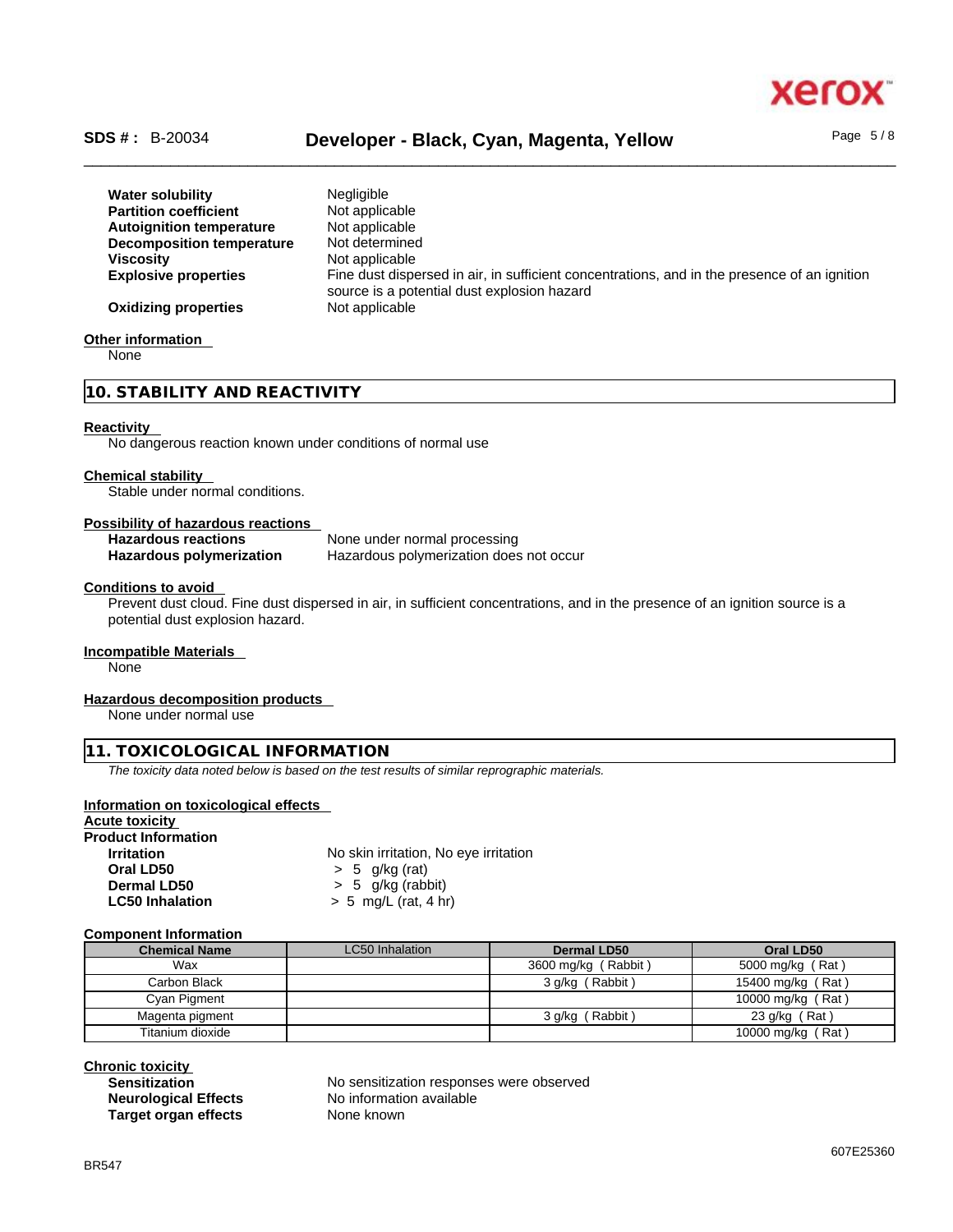| <b>CMR Effects</b>           |                                          |            |             |
|------------------------------|------------------------------------------|------------|-------------|
| <b>Mutagenic effects</b>     | Not mutagenic in AMES Test               |            |             |
| <b>Reproductive toxicity</b> | No information available                 |            |             |
| Carcinogenicity              | See "Other Information" in this section. |            |             |
| <b>Chemical Name</b>         |                                          | <b>NTP</b> | <b>IARC</b> |
| Carbon Black                 |                                          |            | 2B          |
| Titanium dioxide             |                                          |            | 2Β          |

#### **Other information**

The IARC (International Agency for Research on Cancer) has listed carbon black as "possibly carcinogenic to humans". However, Xerox has concluded that the presence of carbon black in this mixture does not present a health hazard. The IARC classification is based on studies evaluating pure, "free" carbon black. In contrast, toner is a formulation composed of specially prepared polymer and a small amount of carbon black (or other pigment). In the process of making toner, the small amount of carbon black becomes encapsulated within a matrix. Xerox has performed extensive testing of toner, including a chronic bioassay (test for potential carcinogenicity). Exposure to toner did not produce evidence of cancer in exposed animals. The results were submitted to regulatory agencies and published extensively.

The IARC (International Agency for Research on Cancer) has listed titanium dioxide as "possibly carcinogenic to humans". However, Xerox has concluded that the presence of titanium dioxide in this mixture does not present a health hazard. The IARC classification is based on studies in rats using high concentrations of pure, unbound TiO 2 particles of respirable size. Epidemiological studies do not suggest a carcinogenic effect in humans. In addition, the titanium dioxide in this mixture is encapsulated in a matrix or bound to the surface of the toner.

| Other toxic effects      |                |  |
|--------------------------|----------------|--|
| <b>Aspiration Hazard</b> | Not applicable |  |
| Other adverse effects    | None known     |  |

#### **Information on other hazards**

**Endocrine disrupting properties** This product does not contain any known or suspected endocrine disruptors

#### **12. ECOLOGICAL INFORMATION**

#### **Toxicity**

On available data, the mixture / preparation is not harmful to aquatic life

#### **Component Information**

| <b>Chemical Name</b> | <b>Toxicity to algae</b> | Toxicitv to fish | Toxicitv to<br>microorganisms | Toxicitv to daphnia and<br>lother aquatic invertebrates |
|----------------------|--------------------------|------------------|-------------------------------|---------------------------------------------------------|
| Carbon Black         |                          |                  |                               | EC50<br>) ma/L 24 h<br>$-5600$                          |

#### **Persistence and degradability**

Not readily biodegradable

#### **Bioaccumulative potential**

Bioaccumulation is unlikely

#### **Mobility in soil**

Insoluble in water

#### **Component Information**

| Chemical               | Pow |
|------------------------|-----|
| l Name                 | loq |
| Piament<br>∴van<br>___ | v.v |

#### **Results of PBT and vPvB assessment**

This substance is not considered to be persistent, bioaccumulating nor toxic (PBT)

#### **Endocrine disrupting properties**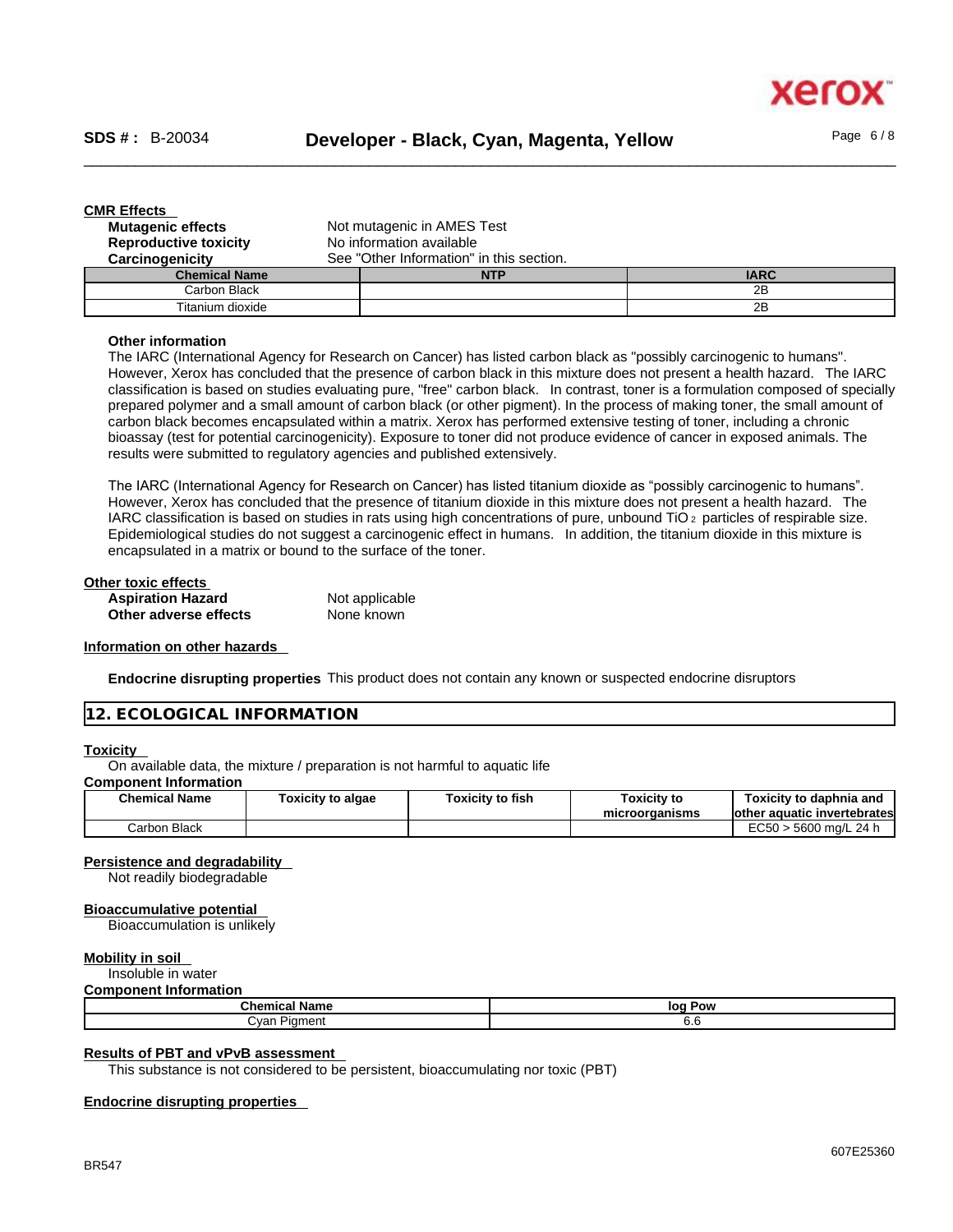

The environmental impact of this product has not been fully investigated However, this preparation is not expected to present significant adverse environmental effects.

#### **Other adverse effects**

Although toner is not an aquatic toxin, microplastics may be a physical hazard to aquatic life and should not be allowed to enter drains, sewers, or waterways.

| 13. DISPOSAL CONSIDERATIONS                              |                                                                                                                                                                             |  |
|----------------------------------------------------------|-----------------------------------------------------------------------------------------------------------------------------------------------------------------------------|--|
| Waste treatment methods<br><b>Waste Disposal Methods</b> | Can be landfilled or incinerated, when in compliance with local regulations If incineration is<br>to be carried out, care must be exercised to prevent dust clouds forming. |  |

| Contaminated packaging | No special precautions are needed in handling this material                                                                                                        |
|------------------------|--------------------------------------------------------------------------------------------------------------------------------------------------------------------|
| Other information      | Although toner is not an aquatic toxin, microplastics may be a physical hazard to aquatic life<br>and should not be allowed to enter drains, sewers, or waterways. |

| Chemic.<br>' Name | <b>Waste Status</b><br>Califor<br>------<br><b>NIC</b><br>THZ<br>zaroot<br>пa. |
|-------------------|--------------------------------------------------------------------------------|
| materials         | $\overline{\phantom{0}}$                                                       |
| ∴eramıc           | Toxic                                                                          |

#### **14. TRANSPORT INFORMATION**

This material is not subject to regulation as a hazardous material for shipping

#### **15. REGULATORY INFORMATION**

**Safety, health and environmental regulations/legislation specific for the substance or mixture**

#### **OSHA Regulatory Status**

This product is an article which contains a mixture / preparation in powder form. Safety information is given for exposure to the article as sold and used by the customer. Intended use of the product is not expected to result in exposure to the mixture / preparation based on the packaging and method of dispensing.

While this material is not considered hazardous by the OSHA hazard Communication Standard (29 CFR 1910.1200), this SDS contains valuable information for the safe handling and proper use of the product. This SDS should be retained and made available to employees and other users of this product.

#### **Canada**

This product has been classified in accordance with the hazard criteria of the Hazardous Products Regulations (HPR), and the SDS contains all the information required by the HPR.

#### **International Inventories**

| TSCA            | Complies |
|-----------------|----------|
| <b>DSL/NDSL</b> | Complies |

#### **U.S. Federal Regulations**

#### **SARA 313**

Section 313 of Title III of the Superfund Amendments and Reauthorization Act of 1986 (SARA). This product does not contain any chemicals which are subject to the reporting requirements of the Act and Title 40 of the Code of Federal Regulations, Part 372 **Clean Water Act**

This product is not regulated as a pollutant pursuant to the Clean Water Act (40 CFR 122.21 and 40 CFR 122.42).

**Clean Air Act,Section 112 Hazardous Air Pollutants (HAPs) (see 40 CFR 61)**

This product is not regulated as a hazardous air pollutant (HAPS) under Section 112 of the Clean Air Act Amendments of 1990.